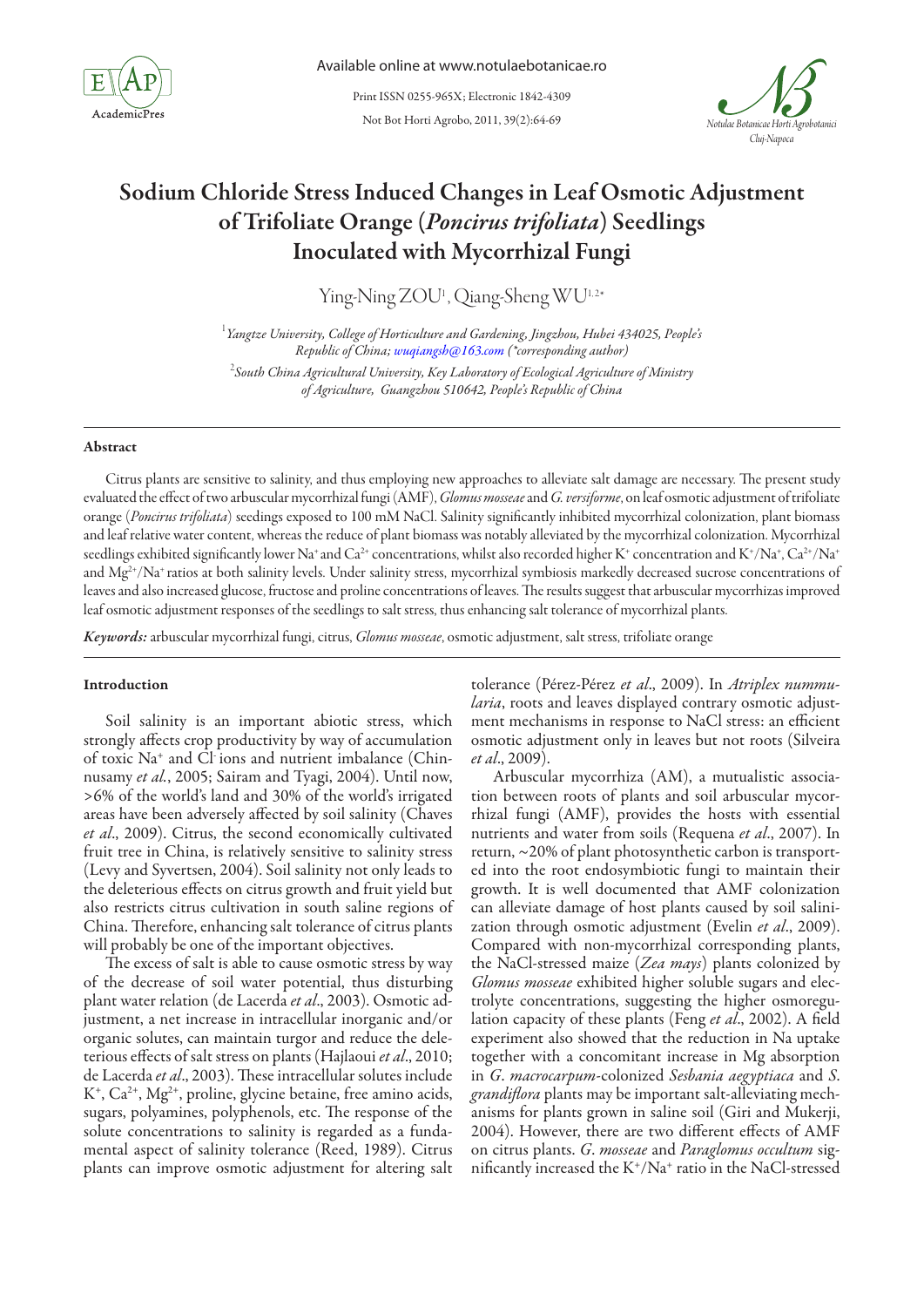*Citrus tangerine* seedlings (Wu *et al*., 2010b). Mycorrhizal colonization also reduced the proline concentrations of Carrizo citrange, irrespective of salinity level (Duke *et al*., 1986). However, Graham and Syvertsen (1989) observed the increase of Cl- concentrations in leaves and roots of salinized sweet orange and sour orange. Murkute *et al*. (2006) reported no significantly physiological effects on salt-stressed citrus rootstocks by AMF inoculation.

The objective of the present study was to evaluate the effects of two *Glomus* species on inorganic (Na<sup>+</sup>, K<sup>+</sup>, Ca<sup>2+</sup> and  $Mg^{2+}$ ) and organic (proline and sugars) solutes of citrus seedlings exposed to salt stress.

#### Materials and methods

# *Experimental design*

The experiment was laid out in a completely randomized block design with two factors in four replications. The first factor was mycorrhization in three levels, including inoculation with *G*. *mosseae*, *G*. *versiforme* and non-AMF. The second factor was salinization in two levels, including 0 and 100 mM NaCl concentrations, which are based on the results conducted by Pérez-Tornero *et al*. (2009) in *C*. *macrophylla* grown in 0~150 mM NaCl and Ferreira and Lima-Costa (2008) in *Citrus* cv. 'Carvalhal' tangor grown in 100 mM NaCl. Each treatment had three replicates for a total of 18 pots.

#### *Plant culture*

The trifoliate orange [*Poncirus trifoliata* (L.) Raf.)] seedlings germinated at 25°C for 7 days were transferred into the plastic pots (18 cm in depth and 20 cm in mouth diameter) containing 3.4 kg of autoclaved soil, vermiculite, and sphagnum mixture (5/2/1, v/v/v). Fifteen gram mycorrhizal inocula of *G*. *mosseae* and *G*. *versiforme* containing fungal spores, infected maize roots, and growth substrate was inoculated into the pots before transplanting. The non-AMF control received the same autoclaved inoculum. The inoculumn was supplied by the Institute of Plant Nutrition and Resources, Beijing Academy of Agriculture and Forestry Sciences.

The salt treatments began at 90 days of acclimation. Half of AMF and non-AMF seedlings was randomly used as the non-salt treatment, and the other as salt-stressed treatment. The salt-stressed treatment was applied by 100 mM NaCl solution stepwisely using 25 mM NaCl per day to avoid osmotic shock, whilst the non-salt treatment received 0 mM NaCl solution as the control. The plants were randomly placed in a plastic greenhouse ( Jingzhou, China) without any temperature equipments from March to August 2009.

#### *Parameter measurements*

The experiment was ended after 7 weeks of salt treatments, and the shoots and roots were separated. The AM structures were stained with trypan blue method described by Phillips and Hayman (1970), and the AM colonization was quantified by Wu *et al*. (2008).

Leaf relative water content (RWC) was determined by the method of Wu and Xia (2006). The proline concentration was determined according to the method of Troll and Lindsley (1955). The sucrose, glucose and fructose concentrations were carried out following Wu *et al*. (2010a).

The  $K^+$ ,  $Na^+$ ,  $Mg^{2+}$  and  $Ca^{2+}$  concentrations were determined directly using an Atomic Absorption Spectrometer (AI 1200, Aurora Instruments Limited, Canada).

#### *Statistical analysis*

The data were analyzed by two-factor ANOVA with SAS v 8.1. Fisher's protected least significant difference (LSD, *P*<0.05) was used to compare the significant differences between treatments and interactions.

# Results

The present research did not observe mycorrhizal colonization in un-inoculated seedlings growing under 0 and 100 mM NaCl conditions (Tab. 1). Mycorrhizal coloniza-

Tab. 1. Arbuscular mycorrhizal colonization and biomass of mycorrhizal and non-mycorrhizal trifoliate orange (*Poncirus trifoliata*) seedlings under salt stress

| NaCl(mM)     | Mycorrhizal status | AM colonization<br>$(\% )$ | Dry weight (g plant <sup>1</sup> ) |                   |                   |
|--------------|--------------------|----------------------------|------------------------------------|-------------------|-------------------|
|              |                    |                            | Shoot                              | Root              | Plant             |
| $\theta$     | G. versiforme      | 65.31c                     | 0.37ab                             | 0.12 <sub>b</sub> | 0.49 <sub>b</sub> |
|              | G. mosseae         | 75.69a                     | 0.42a                              | 0.17a             | 0.59a             |
|              | Non-AMF            | 0e                         | 0.31cd                             | 0.09c             | 0.40c             |
| 100          | G. versiforme      | 59.52d                     | 0.33bc                             | 0.09c             | 0.42c             |
|              | G. mosseae         | 67.76 <sub>b</sub>         | 0.38a                              | 0.11bc            | 0.49 <sub>b</sub> |
|              | Non-AMF            | 0e                         | 0.26d                              | 0.07d             | 0.33d             |
| <b>ANOVA</b> |                    |                            |                                    |                   |                   |
| Salt stress  |                    | **                         | $*$                                | $**$              | **                |
| AMF          |                    | $**$                       | $**$                               | $**$              | **                |
| Interaction  |                    | **                         | <b>NS</b>                          |                   | <b>NS</b>         |

Note: Same letter within each column indicates no significant difference among treatments (*P<0.05*). NS, no significant. \*, *P<0.05*. \*\*, *P<0.01*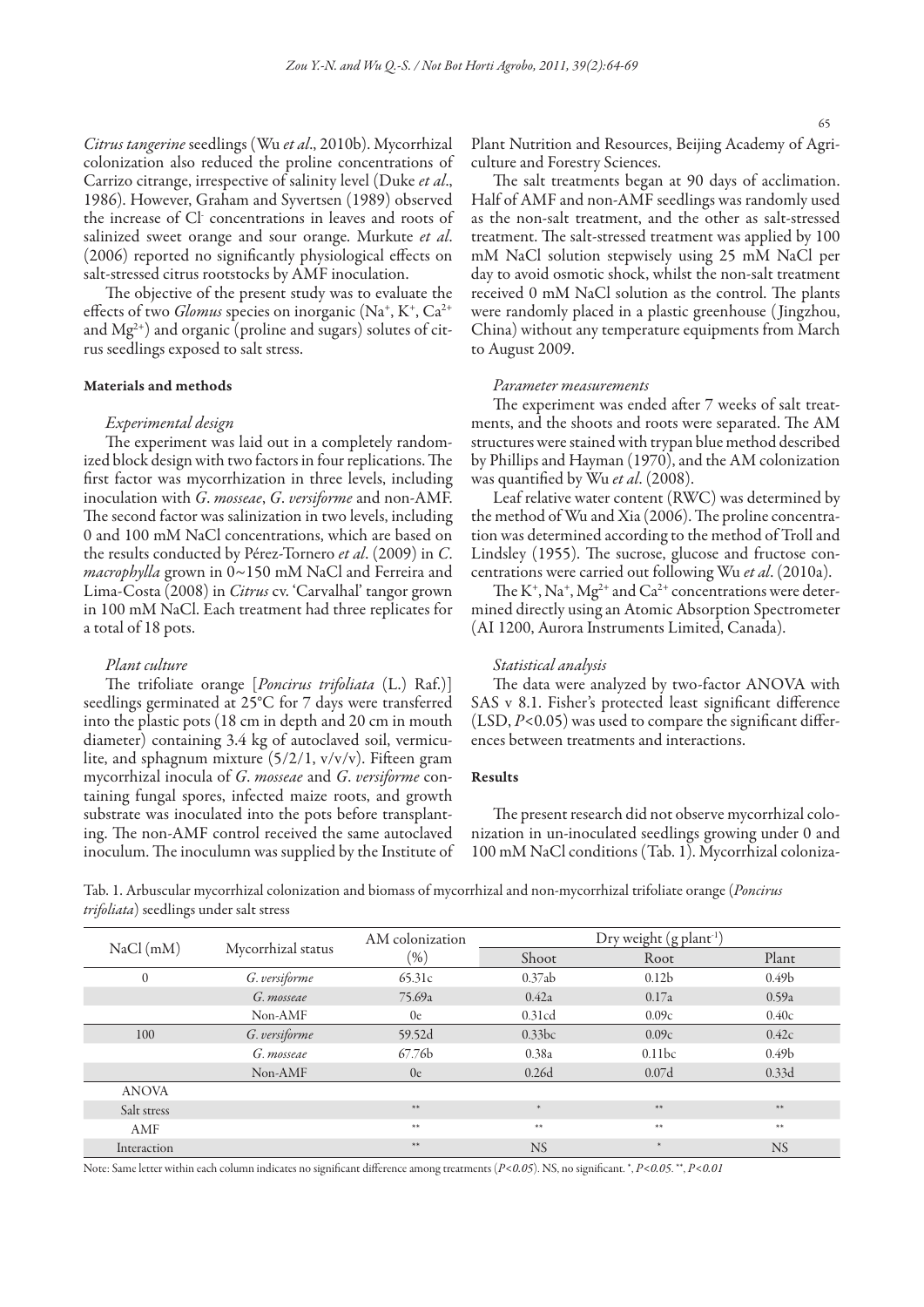tion of inoculated seedlings ranged from 59.52 to 75.69%, and salt stress significantly decreased mycorrhizal colonization. *G*. *mosseae*-colonization was markedly higher than *G*. *versiforme*-colonization, regardless of the salt levels.

Analysis of dry biomass showed that all the dry weights decreased with the increasing NaCl concentrations (Tab. 1). There were significant differences between mycorrhizal and non-mycorrhizal seedlings. Generally, the inoculated seedlings under salt stress conditions recorded significantly higher shoot, root and plant dry weights compared to the un-inoculated ones. Moreover, the significant differences were more obvious in *G*. *mosseae*-colonized seedlings.

Leaf RWC reduced with the increasing salinity, and the different significances were among mycorrhizal seedlings but not non-mycorrhizal seedlings (Fig. 1). Under the non-salinity stress conditions, the two AMF significantly increased leaf RWC compared to non-AMF treatment. Moreover, *G. mosseae*-inoculation recorded notably higher effects on leaf RWC than *G. versiforme*-inoculation. Under salinity stress conditions, *G. mosseae* but not *G. versiforme* markedly increased leaf RWC as compared to non-AMF seedlings.

For ionic concentrations, soil salinity reduced K<sup>+</sup> concentration but increased Na+ and Ca2+ concentrations in leaves of both AMF and non-AMF seedlings compared to non-salinity stress conditions (Tab. 2). Na<sup>+</sup> concentration was always lower in AMF than in non-AMF seedlings, and *G*. *mosseae*-colonized seedlings exhibited lower Na+ concentration than *G*. *versiforme*-colonized seedlings under 100 mM NaCl but not 0 mM NaCl conditions. K<sup>+</sup> concentration was notably enhanced by AMF inoculation, whilst the significant differences were not observed the mycorrhizal seedlings. In leaves, AMF plants had lower  $Ca<sup>2+</sup>$  concentration than non-AMF plants regardless of soil salinization, and the significant differences were not observed between the mycorrhizal seedlings. Mycorrhizal seedlings under non-salinity stress recorded lower Mg<sup>2+</sup> concentrations of leaves as compared to non-mycorrhizal seedlings; under salinity stress, only *G*. *versiforme*-colonized seedlings maintained higher  $Mg^{2+}$  concentrations of leaves.



Fig. 1. Effect of salinity and mycorrhizal inoculation on leaf relative water content of trifoliate orange (*Poncirus trifoliata*) seedlings

For ionic balance, salt stress markedly reduced the ratio of K<sup>+</sup>/Na<sup>+</sup>, Ca<sup>2+</sup>/Na<sup>+</sup> or Mg<sup>2+</sup>/Na<sup>+</sup> (Tab. 2). The AMF seedlings had higher K<sup>+</sup>/Na<sup>+</sup>, Ca<sup>2+</sup>/Na<sup>+</sup> and Mg<sup>2+</sup>/Na<sup>+</sup> ratios than the non-AMF control seedlings at both salinity levels. Herein, under the non-salinity stress, compared to *G*. *versiforme*-colonized seedlings, *G*. *mosseae*-colonized seedlings recorded significantly higher K+/Na+ and Mg<sup>2+</sup>/ Na+ ratios. Similar response was observed in the ratio of Ca2+/Na+ between *G*. *versiforme* and *G*. *mosseae*-colonized seedlings.

In the two fungal species, only *G*. *mosseae* significantly increased sucrose concentrations of leaves under non-salinity stress (Tab. 3). However, under salinity stress, the two AMF markedly decreased sucrose concentrations of leaves. The seedlings inoculated with AMF had higher concentrations of glucose and fructose when grown with 0 and 100 mM NaCl (Tab. 3). Though proline concentration increased with the increasing salinity, no significant differences were observed. Compared to the non-AMF control seedlings, proline concentration was increased by 36 and 43% in *G*. *versiforme* and *G*. *mosseae*-colonized seedlings under the non-salinity stress, respectively; Under the salinity stress, *G*. *versiforme* and *G*. *mosseae*-colonized seedlings by 45 and 67%, respectively.

Tab. 2. Effects of salinity and mycorrhizal inoculation on ionic concentrations and ionic balance in leaves of trifoliate orange (*Poncirus trifoliata*) seedlings

| NaCl(mM)     | Mycorrhizal   | Ionic concentration (mg g <sup>-1</sup> ) |                     |                     | Ionic balance     |                   |                   |                   |
|--------------|---------------|-------------------------------------------|---------------------|---------------------|-------------------|-------------------|-------------------|-------------------|
|              | status        | $Na+$                                     | $K^+$               | $Ca2+$              | $Mg^{2+}$         | $K^*/Na^+$        | $Ca^{2+}/Na^{+}$  | $Mg^{2+}/Na^{+}$  |
| $\theta$     | G. versiforme | 4.27e                                     | 41.05ab             | 18.77d              | 8.39c             | 9.65 <sub>b</sub> | 4.41a             | 1.97 <sub>b</sub> |
|              | G. mosseae    | 4.17e                                     | 43.46a              | 18.30d              | 9.20 <sub>b</sub> | 10.44a            | 4.39a             | 2.21a             |
|              | Non-AMF       | 6.91d                                     | 38.26cd             | 24.89c              | 10.82a            | 5.57c             | 3.61 <sub>b</sub> | 1.57c             |
| 100          | G. versiforme | 12.06b                                    | 40.46 <sub>bc</sub> | 25.98 <sub>bc</sub> | 9.84 <sub>b</sub> | 3.37d             | 2.15d             | 0.82d             |
|              | G. mosseae    | 10.97c                                    | 39.00 <sub>bc</sub> | 27.68ab             | 8.29c             | 3.56d             | 2.52c             | 0.76d             |
|              | Non-AMF       | 14.20a                                    | 35.87d              | 28.84a              | 8.31c             | 2.53e             | 2.03d             | 0.59e             |
| <b>ANOVA</b> |               |                                           |                     |                     |                   |                   |                   |                   |
| Salt stress  |               | $**$                                      | $**$                | **                  | $**$              | $**$              | $**$              | **                |
| AMF          |               | $**$                                      | $**$                | **                  | $*$               | $**$              | $**$              | **                |
| Interaction  |               | <b>NS</b>                                 | NS                  | $*$                 | **                | $**$              | $*$               | **                |

Note: Same letter within each column indicates no significant difference among treatments (*P<0.05*). NS, no significant. \*, *P<0.05*. \*\*, *P<0.01*

66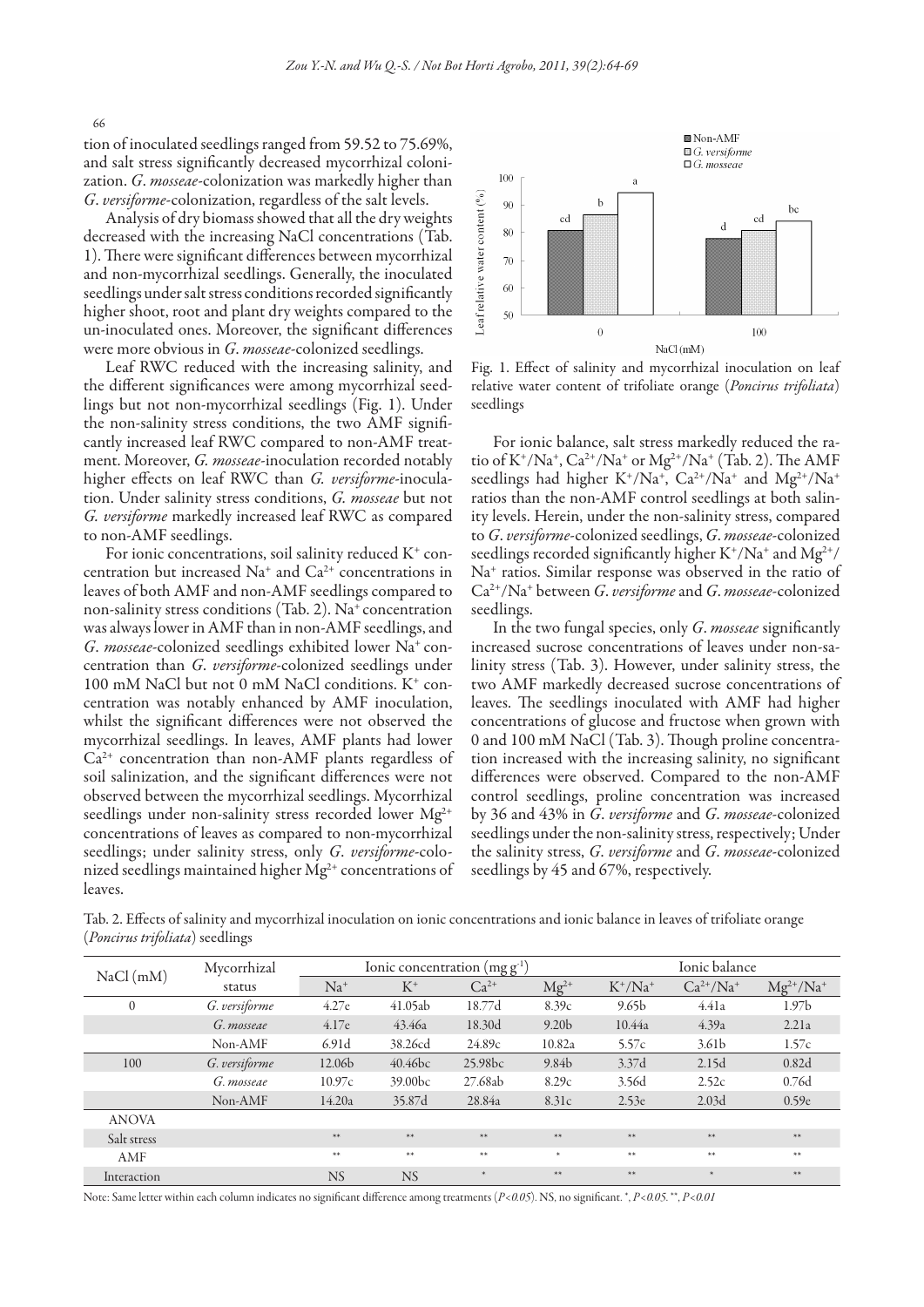| NaCl(mM)     | Mycorrhizal<br>status | Sucrose<br>$(mg g-1)$ | Glucose<br>$(\rm{mg}\,g^{\text{-}1})$ | Fructose<br>$(mg g-1)$ | Proline<br>$(\rm{mg}\,g^{\text{-}1})$ |
|--------------|-----------------------|-----------------------|---------------------------------------|------------------------|---------------------------------------|
| $\theta$     | G. versiforme         | 8.28 <sub>bc</sub>    | 36.37a                                | 28.25bc                | 0.25 <sub>b</sub>                     |
|              | G. mosseae            | 9.27ab                | 41.83a                                | 28.58 <sub>bc</sub>    | 0.26ab                                |
|              | Non-AMF               | 7.39cd                | 29.27 <sub>b</sub>                    | 24.22d                 | 0.18c                                 |
| 100          | G. versiforme         | 6.43d                 | 38.01a                                | 31.94a                 | 0.27ab                                |
|              | G. mosseae            | 7.54cd                | 35.82a                                | 30.93ab                | 0.32a                                 |
|              | Non-AMF               | 10.63a                | 21.63c                                | 25.89cd                | 0.19c                                 |
| <b>ANOVA</b> |                       |                       |                                       |                        |                                       |
| Salt stress  |                       | <b>NS</b>             | $*$                                   | $\ast\ast$             | NS.                                   |
| AMF          |                       | $\star$               | $**$                                  | $\ast\ast$             | $**$                                  |
| Interaction  |                       | $**$                  | <b>NS</b>                             | <b>NS</b>              | <b>NS</b>                             |

Tab. 3. Effect of salinity and mycorrhizal inoculation on organic solute concentrations in leaves of trifoliate orange (*Poncirus trifoliata*) seedlings

Note: Same letter within each column indicates no significant difference among treatments (*P<0.05*). NS, no significant. \*, *P<0.05*. \*\*, *P<0.01*

#### Discussion

The present study here indicated that soil salinity significantly reduced the AM colonization. This is in agreement with the previous results (Kumar *et al*., 2010; Wu *et al*., 2010b). The AM colonization was always significantly higher in *G*. *mosseae*-colonized than in *G*. *versiforme*-colonized seedlings at both salinity levels, suggesting that *G*. *mosseae* possesses a more efficient potential for enhancing salt tolerance of citrus seedlings than *G*. *versiforme*.

It is well known that soil salinity obviously inhibits plant growth (Taffouo *et al*., 2010). The present results also indicated that, though the salt stress reduced the dry weights of the citrus seedlings, especially root and plant dry weights, the AMF seedlings exhibited significantly higher dry biomass as compared to non-AMF seedlings exposed to 0 and 100 mM NaCl, implying that AMF can improve plant growth of salt-stressed citrus plants. Moreover, the significant differences were more obvious in *G*. *mosseae*-colonized seedlings. The results are in consonant with previous reported on *C*. *tangerine* (Wu *et al*., 2010b), *Jatropha curcas* (Kumar *et al*., 2010), *Lactuca sativa* ( Jahromi *et al*., 2008) and *Zea mays* (Sheng *et al*., 2008).

Proline as a compatible osmoprotectant solute can protect cytosolic enzymes and cellular organelles, thus maintaining normal osmotic conditions ( Jiménez-Bremont *et al*., 2006; Khedr *et al*., 2003). The proline concentrations here were notably higher in AMF than in non-AMF seedlings at both salinity levels, suggesting that exogenous AMF trigger internal proline accumulation to alleviate salt damage. The proline accumulation of the AMF seedlings may be due to the result that mycorrhizal seedlings recorded higher activity of a proline synthase, Δ1 -pyrroline-5-carboxylate synthetase (Kavi Kishor *et al*., 1995). The present result is in agreement with the previous observation by Garg and Manchanda (2009), who reported that the quantum of an increase in synthesis and accumulation of proline was higher in mycorrhizal than in non-mycorrhizal *Cajanus cajan* plants subjected to salt stress. However, in another experiment, AMF trifoliate

orange seedlings accumulated less proline concentration than non-AMF seedlings exposed to drought stress (Wu *et al*., 2007). These incompatible results suggest that the variation of the proline accumulation in the AMF trifoliate orange seedlings is dependent on stressed types.

Glucose, fructose and sucrose are preferred as the regulated substances responsible for osmotic adjustment in tissue water osmotic stress (Shatnawi *et al*., 2006). In the present work, the inoculated seedlings with AMF had higher concentrations of glucose and fructose when grown with 0 and 100 mM NaCl. Under non-salinity stress, exogenous AMF increased sucrose concentrations of leaves, whereas under salinity stress these AMF markedly decreased sucrose concentrations. As the obligate symbionts, AMF must obtain a mount of their carbon (mainly hexose) from the hosts (Bago *et al*., 2003). Therefore, lower levels of sucrose in the salt-stressed seedling and higher levels of fructose and glucose in the present study imply that host sucroses transform more into hexose to support the symbiotic development and maintain normal water relations (Wu *et al*., 2010a). The phenomenon is more obvious under salinity stress. Compared to non-mycorrhization, the changed tendency of sucrose concentration due to mycorrhization was increased under non-salinity stress but decreased under salinity stress, adequately indicating that under salinity stress, mycorrhizal plants need more hexose to sustain the benefit effects on salt tolerance.

Osmotic adjustment involves not only organic solutes but also inorganic ions. The present study here observed that salt stress induced Na<sup>+</sup> and  $Ca^{2+}$  accumulation but decreased K+ accumulation in both the AMF and non-AMF seedlings, which are in agreement with Al-Karaki (2000). On the other hand, AMF seedlings exhibited lower levels of Na<sup>+</sup> and Ca<sup>2+</sup> but higher concentrations of K<sup>+</sup>, which would help the mycorrhizal seedlings to reduce cellular Na<sup>+</sup> accumulation to a toxic level, thus protecting host plants against salt damage. For the ratios of  $K^*/Na^+$ ,  $Ca^{2+}/$  $Na<sup>+</sup>$  and  $Mg<sup>2+</sup>/Na<sup>+</sup>$ , the inoculated seedlings had higher the values than the non-AMF control seedlings at both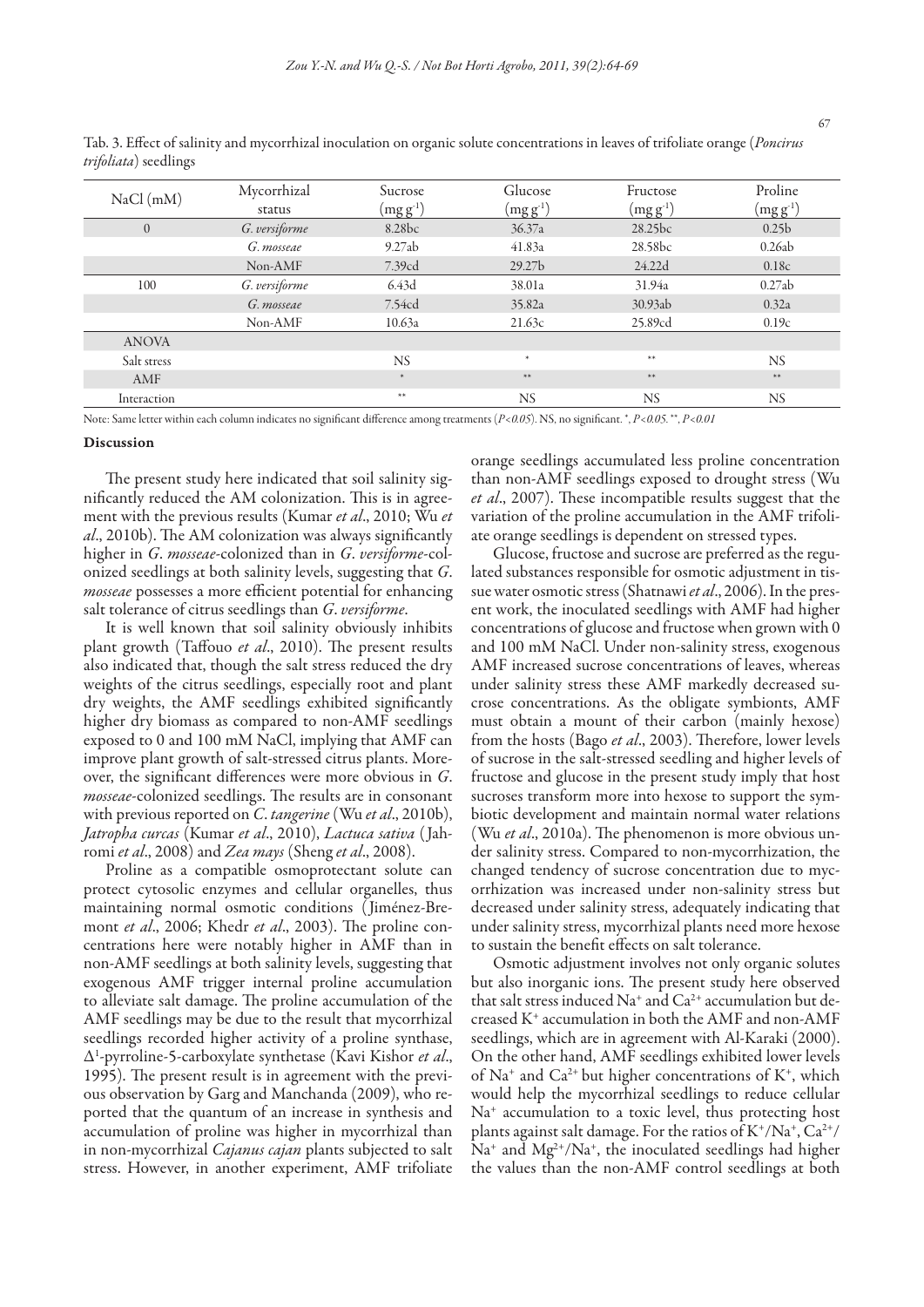68

salinity levels, which are essential for normal cellular functions of mycorrhizal plants. The similar increases in  $K^+/$ Na<sup>+</sup> ratio of mycorrhizal *Acacia nilotica*, Ca<sup>2+</sup>/Na<sup>+</sup> ratio of mycorrhizal *C*. *tangerine* and Mg2+/Na+ ratio of both mycorrhizal *Sesbania aegyptiaca* and *S*. *grandiflora* have also been reported previously (Giri and Mukerji, 2004; Giri *et al*., 2007; Wu and Zou, 2009).

# Conclusions

From these results, it concluded that the salt stress inhibited trifoliate orange biomass, but the inhibition was alleviated by the exogenous AMF inoculation. Mycorrhizal colonization obviously improved the osmotic adjustment of the trifoliate orange seedlings at both salinity levels based on higher levels of organic solutes (sucrose, glucose, fructose and proline), higher K<sup>+</sup> concentration, higher ratios of  $K^{\dagger}/Na^{\dagger}$ ,  $Ca^{2\dagger}/Na^{\dagger}$  and  $Mg^{2\dagger}/Na^{\dagger}$ , and lower  $Na^{\dagger}$ level, thus alleviating partly salt damage.

# *Acknowledgements*

The present work was supported by the Science-Technology Research Project of Hubei Provincial Department of Education (Q20111301) and the Open Funding of Key Laboratory of Ecological Agriculture of Ministry of Agriculture, People's Republic of China (2009k20).

#### References

- Al-Karaki GN (2000). Growth of mycorrhizal tomato and mineral acquisition under salt stress. Mycorrhiza 10:51-54.
- Bago B, Pfeffer PE, Abubaker J, Jun J, Allen JW, Brouillette J, Douds DD, Lammers PJ, Shachar-Hill Y (2003). Carbon export from arbuscular mycorrhizal roots involves the translocation of carbohydrate as well as lipid. Plant Physiol 131:1496-1507.
- Chaves MM, Flexas J, Pinheiro C (2009). Photosynthesis under drought and salt stress: regulation mechanisms from whole plant to cell. Ann Bot 103:551-560.
- Chinnusamy V, Jagendorf A, Zhu J-K (2005). Understanding and improving salt tolerance in plants. Crop Sci 45:437- 448.
- de Lacerda CF, Cambraia J, Oliva MA, Ruiz HA (2003). Osmotic adjustment in roots and leaves of two sorghum genotypes under NaCl stress. Braz J Plant Physiol 15:113- 118.
- Duke ER, Johnson CR, Koch KE (1986). Accumulation of phosphorus, dry matter and betaine during NaCl stress of split-root citrus seedlings colonized with vesiculararbuscular mycorrhizal fungi on zero, one or two halves. New Phytol 104:583-590.
- Evelin H, Kapoor R, Giri B (2009). Arbuscular mycorrhizal fungi in alleviation of salt stress: a review. Ann Bot 104:1263- 1280.

Feng G, Zhang FS, Li XL, Tian CY, Tang C, Rengel Z (2002).

Improved tolerance of maize plants to salt stress by arbuscular mycorrhiza is related to higher accumulation of soluble sugars in roots. Mycorrhiza 12:185-190.

- Ferreira AL, Lima-Costa ME (2008). Growth and ultrastructural characteristics of *Citrus* cells grown in medium containing NaCl. Biol Plant 52:129-132.
- Garg N, Manchanda G (2009). Role of arbuscular mycorrhizae in the alleviation of ionic, osmotic and oxidative stresses induced by salinity in *Cajanus cajan* (L.) Millsp. J Agron Crop Sci 195:110-126.
- Giri B, Kapoor R, Mukerji KG (2007). Improved tolerance of *Acacia nilotica* to salt stress by arbuscular mycorrhiza, *Glomus fasciculatum* may be partly related to elevated K/Na ratios in root and shoot tissues. Microb Ecol 54:753-760.
- Giri B, Mukerji KG (2004). Mycorrhizal inoculant alleviates salt stress in *Sesbania aegyptiaca* and *Sesbania grandiflora* under field conditions: evidence for reduced sodium and improved magnesium uptake. Mycorrhiza 14:307-312.
- Graham JH, Syvertsen JP (1989). Vesicular-arbuscular mycorrhizas increase chloride concentration in citrus seedlings. New Phytol 113:29-36.
- Hajlaoui H, El Ayeb N, Garrec JP, Denden M (2010). Differential effects of salt stress on osmotic adjustment and solutes allocation on the basis of root and leaf tissue senescence of two silage maize (*Zea may*s L.) varieties. Ind Crop Product 31:122-130.
- Jahromi F, Aroca R, Porcel R, Ruiz-Lozano JM (2008). Influence of salinity on the in vitro development of *Glomus intraradices* and on the *in vivo* physiological and molecular responses of mycorrhizal lettuce plants. Microb Ecol 55:45-53.
- Jiménez-Bremont JF, Becerra-Flora A, Hernández-Lucero E, Rodríguez-Kessler M, Acosta-Gallegos JA, Ramírez-Pimentel JG (2006). Proline accumulation in two bean cultivars under salt stress and the effect of prolines and ornithine. Biol Plant 50:763-766.
- Kavi Kishor PB, Hong Z, Miao GH, Hu CAA, Verma DPS (1995). Overexpression of Δ1 -pyrroline-5-carboxylate synthetase increase proline production and confers osmotolerance in transgenic plants. Plant Physiol 108:1387- 1394.
- Khedr AHA, Abdel Wahid AA, Paul Quick W, Abogadallah GM (2003). Proline induces the expression of salt-stressresponsive proteins and may improve the adaption of *Pancratium maritimum* L. to salt-stress. J Exp Bot 54:2553- 2562.
- Kumar A, Sharma S, Mishra S (2010). Influence of arbuscular mycorrhizal (AM) fungi and salinity on seedlings growth, solute accumulation, and mycorrhizal dependency of *Jatropha curcas* L. J Plant Growth Regul 29:297-306.
- Levy Y, Syvertsen J (2004). Irrigation water quality and salinity effects in citrus trees. Hortic Rev 30:37-82.
- Murkute AA, Sharma S, Singh SK (2006). Studies on salt stress tolerance of citrus rootstock genotypes with arbuscular mycorrhizal fungi. Hortic Sci 33:70-76.